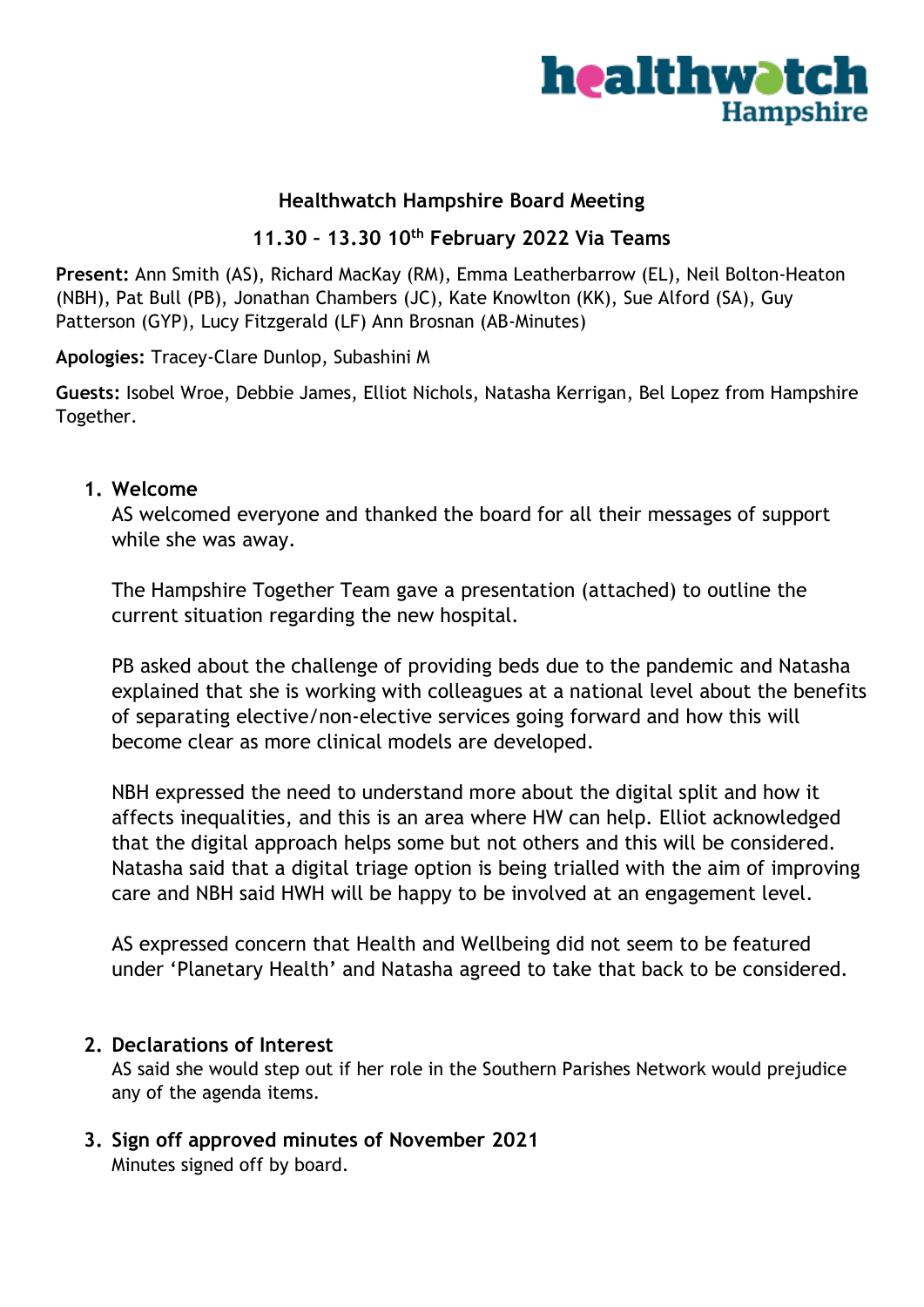## **4. Matters Arising**

It was agreed that AB would keep the Actions sheet updated to save time at future meetings and will check in regularly with those who have actions to complete.

*Action: AB*

*Action: GYP*

## **5. Updates:**

## **Covid**

Still a challenge in hospital settings. HW supported comms on the booster programme over Christmas. Produced a hybrid guide around boosters. Moving from a digital approach to comms to more of a mix. F2F will be a key area but still being done in as safe a way as possible.

Enter and View: waiting for HWE guidance on this, especially around care homes.

## **Community Cash Fund**

Still some outstanding money to be spent and GYP is trying to encourage this to be used. Moving On (Toxic Apple Drug Abuse Project) wishes to return the money they have not been able to use, although there is currently no process for this. Was decided that GYP will go back to them and discuss the future of the project with the Moving On project lead and agree a new project timescale in writing (maximum 1 year), if appropriate.

NBH offered to develop a standard document to cover this. *Action: NBH*

# **Chair and Board 4 x yearly informal networking meetings**

Agreed that this would be beneficial and to be kept on Actions document. PB: Some NEDs work not being included on the quarterly report. KK: If we put that into Power BI it should go in. NBH: Will supply a document for NEDs to complete. *Action: NBH*

#### **ICS and Involving People Update**

Sue Bickler is meeting ICS on a regular basis. Lena, Emma M and Elizabeth K attending HIOW meetings and ICS is still being formed. Slides from HIOW meeting to be shared with HWH Board *Action: AB*

AS: Bringing dentistry under the ICS will be a huge challenge.

NBH: Health inequalities a big issue for HIOW. Would be good to map where the board members are sitting and then we can spot gaps as the ICS develops.

#### **Data and Intelligence: Feedback from meeting with CitA**

Successful meeting and we are now mapping categories between the systems; the more we can tell stories from the data, the better.

Aim is to ensure we use the data that we are receiving and ensure that this feeds up the line to the ICS and other relevant organisations, which is critical in an integrated system.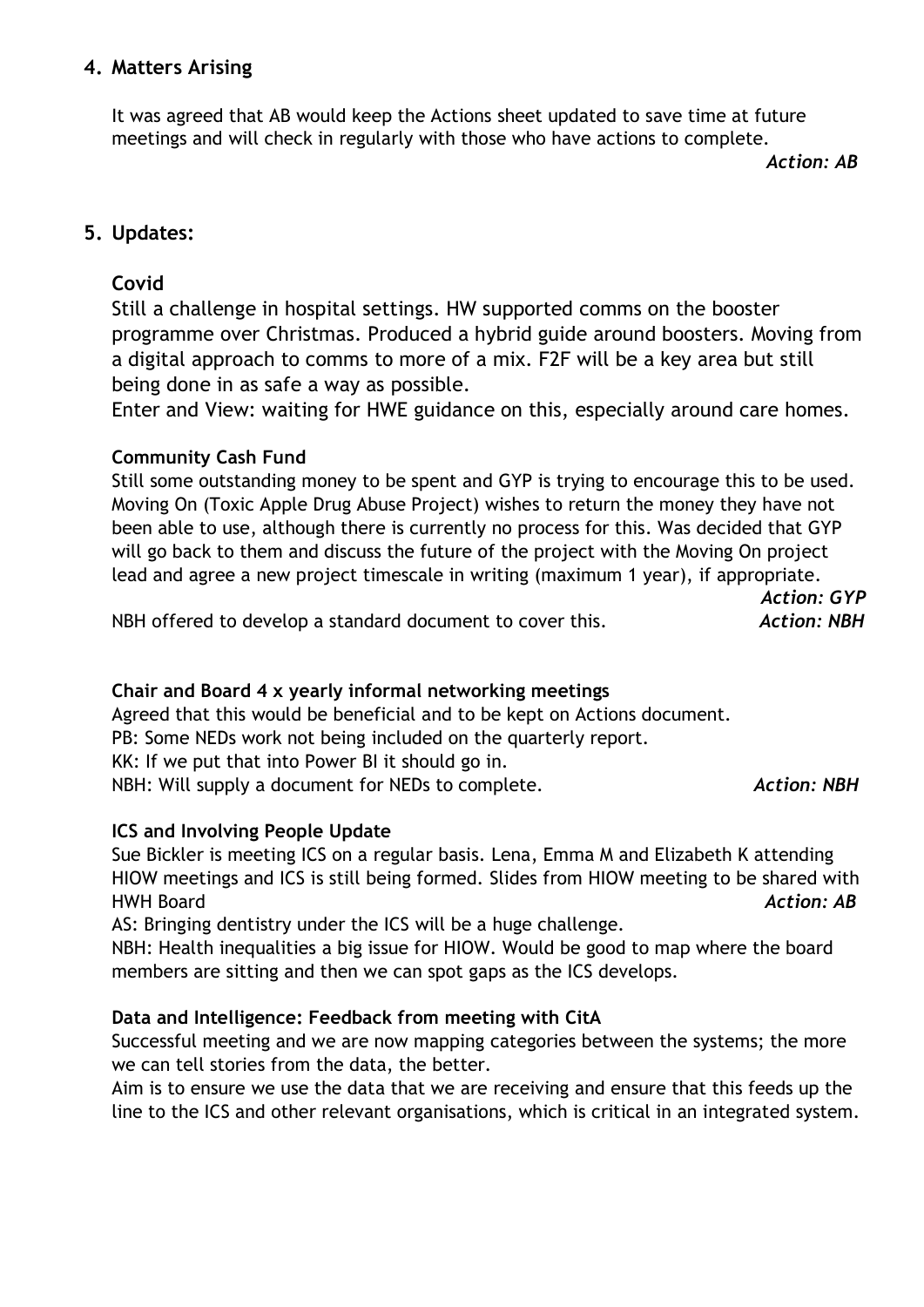# **6. Staff and Volunteers**

## **Staff**

KK now formally the HWH Manager. Alex is still on maternity leave but is keeping in touch. NBH and EL are in discussions about resources for the coming year, including how we work with the volunteers given KKs additional responsibilities.

## **Volunteers**

Split evenly between those wanting to go back to F2F and those reluctant to do so. PPG work is being supported and GYP has made many calls and engaged with people on this.

# **Comms**

The GP Access project produced thousands of responses and LF and GYP have been going through these.

Also supported World Cancer Day.

PB: Website is looking good especially the covid booster information.

LF attended the wheelchair user group but this may not be the best route due to the continuing issues being experienced by the service users and their carers.

AS: Can we feed this back into the commissioners to address?

Agreed that LF and KK will draft a letter for EL to escalate. *Action: LF/KK/EL*

# **7. Delivery Plan**

# **a) Current/Completed Projects:**

**GP Access:** There will be local as well as global reports and will include patients and staff. Aim is to make it as positive and constructive as possible and look towards solutions. Many thanks to GYP for the analysis and the report should be out at the end of March.

**NE Hants Primary Care Comms Review:** Focusing on website review and this was a commissioned piece by Frimley ICS so the report has gone to them with recommendations and a template for a GP Website provided.

**Care Homes:** Currently looking at the way Residential and Nursing care homes are funded (moving on to a framework) and have been asked to design a survey and going into care homes which would be good for our volunteers. Waiting for next steps. Hants doing well for vaccinations in care homes compared to other areas. Seem to be getting more approaches like this thanks to previous work.

**Elective Care:** HWE did a piece on this, which we loosely supported. There will be an ICS-wide piece via Wessex Voices. It will be a collaborative piece with the HIOW ICS. Survey is ready to go and will include some additional analysis, which is being funded by the ICS. Trying to look at it from a multi-faceted perspective.

**Carers:** Currently we are part of a sub-group for the Hampshire Carers Partnership Board, which is trying to improve the internal systems including assessments for carers.

**PCN Collaboration:** Health Inequalities is hugely important and have been approached by a GP in Aldershot with a failing PPG. A PPG toolkit has been developed to use as a pilot, which will also include a workshop to identify priorities.

PB: I'm part of a pilot patient/public involvement groups being set-up for the South West and it is hard to plug-in PCN and PPG representation.